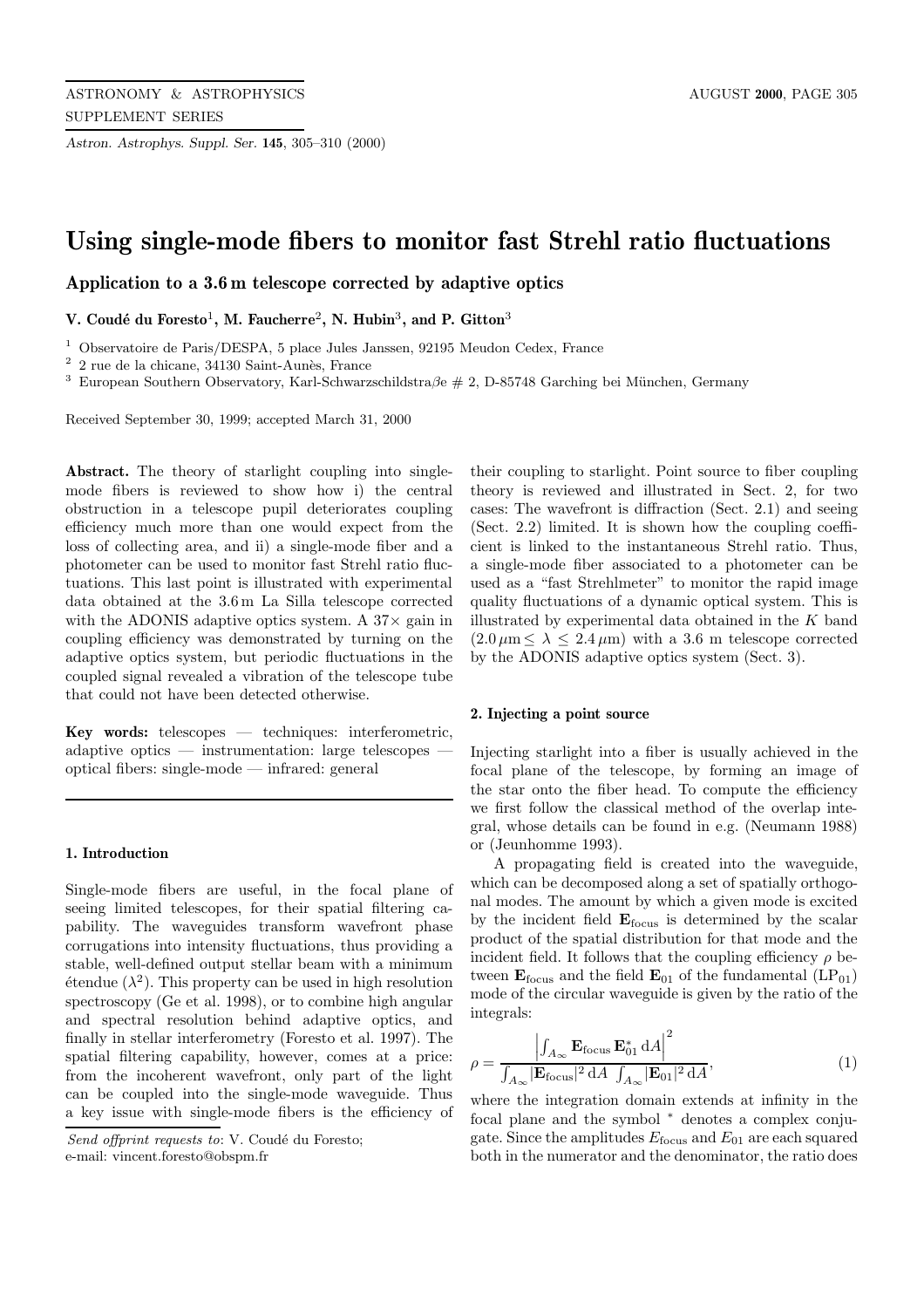not depend on the overall field intensities and Eq. (1) is more conveniently rewritten using fields whose energies have been normalized to unity, so that

$$
\rho = \left| \int_{A_{\infty}} \mathbf{E}_{\text{focus}} \, \mathbf{E}_{01}^* \, \mathrm{d}A \right|^2. \tag{2}
$$

Equation (1) expresses how well the spatial distributions of the two fields match in amplitude and in phase. The field distribution across the  $LP_{01}$  mode is fixed and determined by the waveguide characteristics. In the case of a step-index, circular core fiber, it is given by (Gloge 1971a). In a plane transverse to the axis of the waveguide the phase is constant and the amplitude shows a symmetry of revolution, with a radial profile that extends into the cladding and can be well approximated by a Gaussian under most circumstances (Gloge 1971a, 1971b).

The field distribution at the focus of the telescope, on the other hand, is proportional to the Fourier transform of the distribution of the complex field **E**pupil diffracted at the entrance pupil (Born & Wolf 1980):

$$
\mathbf{E}_{\text{pupil}}(\mathbf{s}) = \mathbf{E}_{\star} \, \Psi(\mathbf{s}) \, G(\mathbf{s}), \tag{3}
$$

where  $G(s)$  is the pupil transmission function,  $\mathbf{E}_{\star}$  the electric field amplitude received from the source at the pupil, and  $\Psi(s)=e^{j\phi(s)}$  a possible random phase mask that takes into account optical aberrations and atmospheric turbulence. The conjugated variables in the Fourier transform are the reduced coordinates  $s/\lambda$  on the pupil and the diffraction direction corresponding in the focal plane to the position  $r/f$ , where f is the focal length of the telescope. A change of variables leads then to (the sign ˜ denotes a Fourier Transform)

$$
\mathbf{E}_{\text{focus}}(\boldsymbol{r}) \propto \tilde{\mathbf{E}}_{\text{pupil}} \left(\frac{\boldsymbol{r}}{\lambda f}\right). \tag{4}
$$

#### 2.1. Diffraction limited beams

Without turbulence nor aberrations, the phase mask at the pupil is unity:  $\Psi(s) = 1$ . The diffraction figure of an unobstructed circular aperture of radius  $S_0 = d/2$  is the Airy pattern

$$
\mathbf{E}_{\text{focus}} \propto \mathbf{E}_{\star} \frac{2 J_1(\zeta)}{\zeta},\tag{5}
$$

where  $\zeta$  is the reduced radial distance to the optical axis:

$$
\zeta = 2\pi S_0 \frac{r}{\lambda f}.\tag{6}
$$

Most often, however, a secondary mirror of radius  $s_0$  obstructs the beam and the focal field is then expressed as  $(\alpha = s_0/S_0$  is the relative obstruction of the pupil):

$$
\mathbf{E}_{\text{focus}} \propto \mathbf{E}_{\star} \left[ \frac{2 J_1(\zeta)}{\zeta} - \alpha^2 \, \frac{2 J_1(\alpha \zeta)}{\alpha \zeta} \right]. \tag{7}
$$

The central obstruction can seriously damage the coupling efficiency, much more than one would expect from the loss of collecting power only. Indeed, in the focal plane



**Fig. 1.** Amplitude profile of the electric field at the focus of a diffraction limited telescope, for different relative central obstructions  $\alpha$  ( $\alpha$  = 0.436 corresponds to the 3.60 m ESO telescope in La Silla)



**Fig. 2.** Compared amplitude profiles (at wavelength  $\lambda$  = 2.2  $\mu$ m) of the electric field at the focus of a telescope ( $\alpha = 0.436$ ,  $f/d = 4$ ) and the fundamental mode of a fluoride glass fiber (core diameter  $2a = 8.5 \,\mu \text{m}$  and cutoff wavelength  $\lambda_c = 1.91 \,\mu\text{m}$ )

the main effect of the pupil obstruction is to reinforce the first ring of the Airy pattern (Fig. 1), which contributes negatively to the overlap integral (Fig. 2). The coupling efficiency also depends on the input beam f-ratio. Figure 3 shows coupling efficiency vs. f-ratio curves at wavelength  $\lambda = 2.2 \,\mu\text{m}$  for a typical fluoride glass fiber (core diameter  $2a = 8.5 \,\mu\text{m}$ , numerical aperture  $NA = 0.17$  and cutoff wavelength  $\lambda_c = 1.91 \,\mu\text{m}$ . For a full aperture the maximum efficiency is 78% (obtained at  $f/d \approx 3.35$ ), but the performance drops to 48% when the relative obstruction is  $\alpha = 0.436$ , as it is the case for the 3.6 m ESO telescope at La Silla observatory. Computing the curves for other fibers leads to very similar values of the maximum efficiency; however the optimum f-ratio scales like the numerical aperture of the fiber.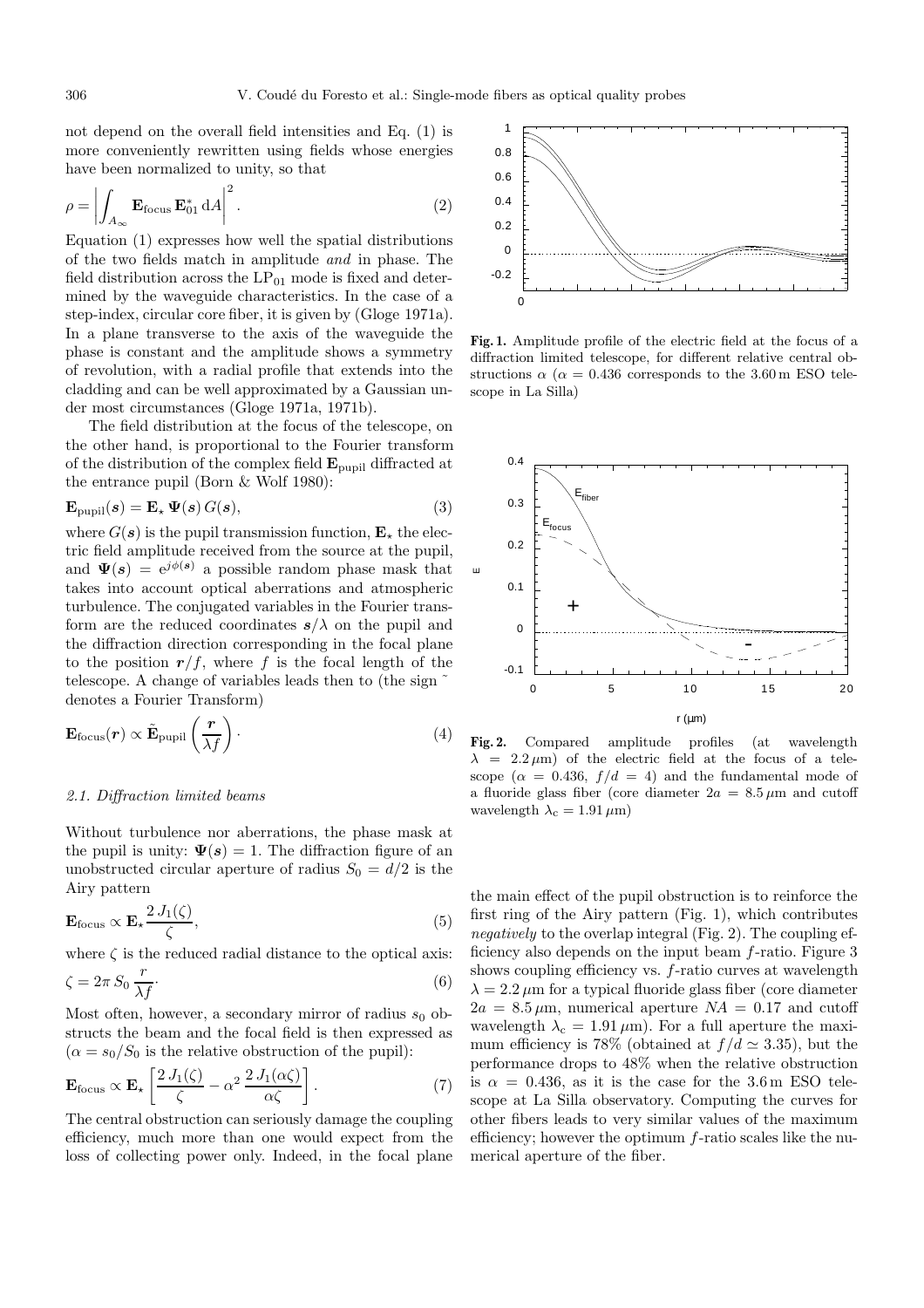

**Fig. 3.** Coupling efficiency into the same fluoride glass fiber as a function of the f-ratio of the input beam, for three values of the relative central obstruction  $\alpha$ 

#### 2.2. Coupling with a turbulent wavefront

Ground-based telescopes are affected by atmospheric turbulence so that the phase of the incident wavefront is disturbed and the pupil transmission has a imaginary part. This section deals mostly with the coupling fluctuations in presence of turbulence. For detailed simulations of the time averaged coupling efficiency between a single-mode fiber and a turbulent wavefront, the reader is referred to (Shaklan & Roddier 1988; Ruilier 1998). Going back to Eq. (2), one can make use of Parseval's theorem to rewrite the integral in the conjugated Fourier space, i.e. the pupil plane, where we have after normalization of the field energies:

$$
\rho = \left| \int_{A_{\infty}} \mathbf{E}_{\text{pupil}} \, \tilde{\mathbf{E}}_{01}^* \, \mathrm{d}A \right|^2. \tag{8}
$$

Inserting the value of  $\mathbf{E}_{\text{punil}}$  (Eq. 3) and developing the squared integral leads to

$$
\rho = \iint E_{\star}^{2} \Psi(s) \Psi^{*}(s') G(s) G^{*}(s')
$$
  
 
$$
\times \tilde{\mathbf{E}}_{01}^{*} \left(\frac{s}{\lambda f}\right) \tilde{\mathbf{E}}_{01} \left(\frac{s'}{\lambda f}\right) ds ds'.
$$
 (9)

We can operate a change of variables  $s_1 = s' - s$  and recognize in the product  $G_a(s) = G(s)\tilde{\mathbf{E}}_{01}(\frac{s'}{\lambda f})$  a pupil function apodized by the Fourier transform of the fiber mode profile. Equation (9) can thus be rewritten as the integral of an autocorrelation product:

$$
\rho = E_{\star}^2 \int \mathrm{d}s \int \Psi(s) \Psi^*(s_1 + s) G_{\rm a}(s) G_{\rm a}^*(s_1 + s) \mathrm{d}s_1 \quad (10)
$$

$$
= E_{\star}^2 \int A_{\Psi G_{\rm a}}(s) \, \mathrm{d}s.
$$

The autocorrelation  $A_{\Psi_{G_a}}$  of  $\Psi_{G_a}$  is nothing else than the combined MTF of the atmosphere and the apodized pupil.

### 2.2.1. Coupling efficiency and Strehl ratio

In adaptive optics (AO), a common criterion to assess image quality is the Strehl ratio  $\mathcal S$  which is, for a point source, the ratio of the central intensity of the corrected image to the central intensity of an ideal, diffraction limited image of a source with the same magnitude (Born & Wolf 1980; Tyson 1991). Since the image intensity on the center is also the integral of the modulation transfer function, one has  $(A_{G_n})$  is the autocorrelation of the apodized pupil alone):

$$
S = \frac{\int A_{\Psi G_{\rm a}} ds}{\int A_{G_{\rm a}} ds}
$$
  
=  $\frac{\rho}{\rho_0}$ , (11)

where  $\rho_0$  is the injection efficiency when there is no turbulence.

Thus, the injection efficiency in presence of turbulence is proportional to the Strehl ratio of the apodized pupil. In practice, if one choses a fiber with a sufficiently small core (or equivalently, if the input beam is slow enough), the coupling variations are a good estimator of the Strehl ratio fluctuations. In the image plane, one can also say that a quasi point-like fiber core samples the intensity at the center of the image, i.e. the Strehl ratio.

The combination of a single-mode fiber and a fast photometer makes up a unique tool to measure the fluctuations of the instantaneous Strehl ratio. This might be especially useful for the qualification of adaptive optics systems. An example is given in Sect. 3.

#### **3. Experimental results**

In this section, experimental data are presented which demonstrate how a single mode fiber can be used to assess the quality of a beam corrected by Adaptive Optics. We tested the coupling of a single-mode fiber to the 3.6 m ESO telescope in La Silla, equipped with the ADONIS adaptive optics system (Beuzit et al. 1997). The aim of these tests was twofold:

- **–** To assess the gain provided by adaptive optics for the injection of starlight collected by a large pupil into a single-mode waveguide;
- **–** To use the SM fiber, in conjunction with a fast photometer, as a "Strehl meter" to monitor the rapid fluctuations of the corrected image.

The imagery infrared channel is focused underneath the ADONIS bench where the fiber injection setup has been installed. The optical layout is shown in Fig. 4.

Description of the test bench The principle of the test is to extract part of the stellar beam to inject it into a single-mode fiber, and to perform a comparative photometry between the output of the waveguide and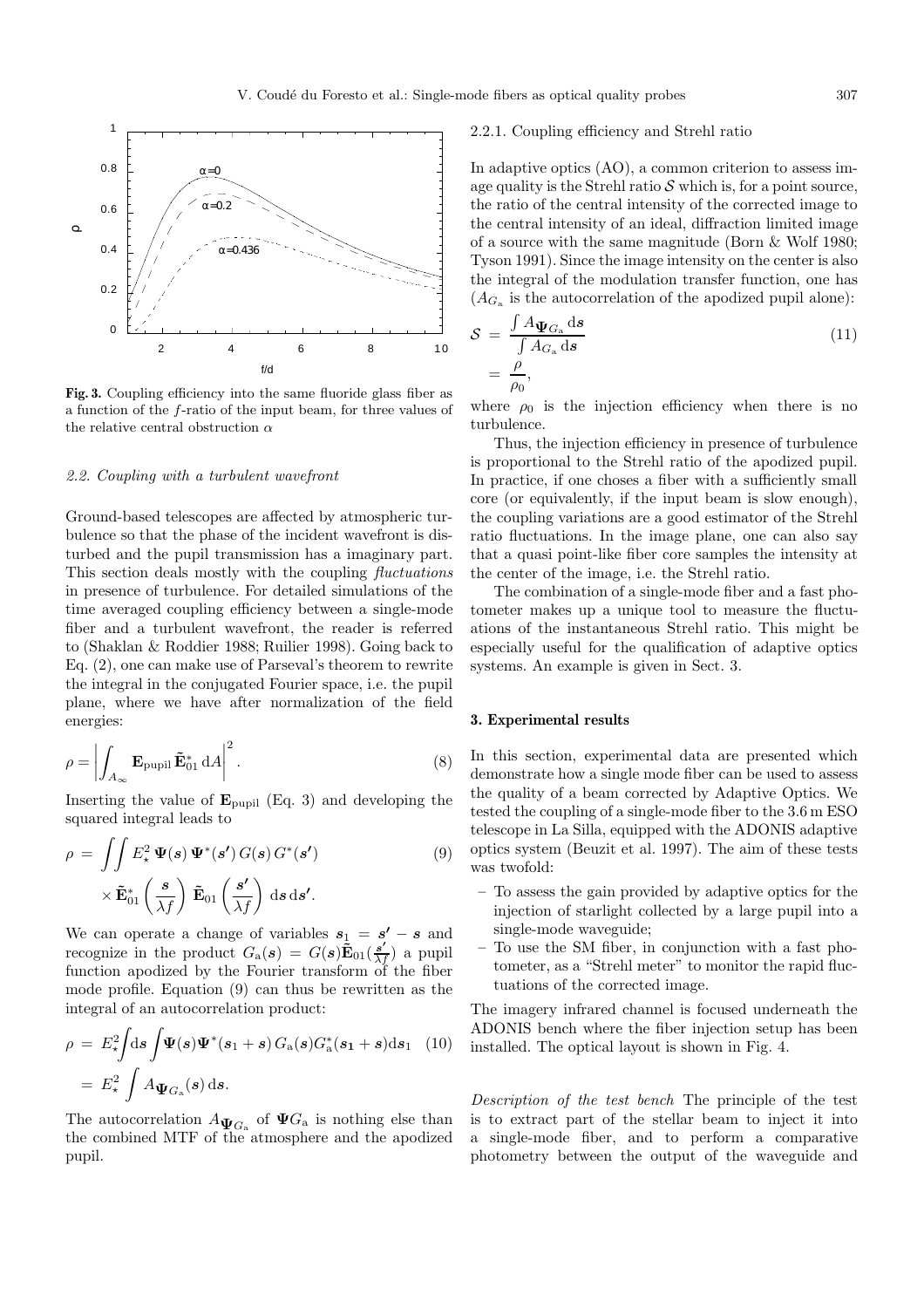

**Fig. 4.** Optical layout to measure the coupling efficiency of the beam corrected by ADONIS and a single-mode fiber

the direct image of the star. At the output of ADONIS, the corrected beam is thus amplitude divided on the BS1 beamsplitter:

- **–** The transmitted beam is transmitted again through BS2 and focused directly onto the detector (an InSb photometer);
- **–** The reflected beam goes through the holed mirror M13, is collimated by the spherical mirror M12 and injected with the off-axis parabola M15 into a small length (3 m) of single-mode infrared fiber. A control unit is also present to help register the input fiber head, whose diameter is less than 10  $\mu$ m, and the star image. The output of the fiber is imaged onto the photometer by the lens L1, after a reflexion on BS2.

When the shutter located between BS1 and BS2 is closed, only the flux injected in the fiber is measured by the photometer. Conversely, the flux in the direct imagery channel can be measured by depointing the star from the fiber head. The ratio of the two fluxes provides, after calibration of the beamsplitter and additional losses (Table 1), the injection efficiency  $\rho$ .

The f-ratio of the injected beam depends on the focal lengths of the collimating mirror M12 and the off-axis parabola M15. Measurements were made at  $f/d = 3$ .

Injection efficiency for an internal (static) source The first coupling tests were done with an artificial source, internal to ADONIS, that presents only static aberrations. Measurements made with a circular core fiber (VF 1078,  $2a = 10 \,\mu\text{m}$ ,  $ON = 0.16$  and a polarization preserving fiber (VF (MP) 1492, rectangular core  $3 \times 8.5 \,\mu$ m) are shown in Table 2. For a 3.60 m pupil with a 1.57 m central obstruction, and a  $f/d = 3$  input beam, the overlap integral (Eq. 1) of the Airy disk with the guided mode profile of the circular core fiber gives a theoretical injection efficiency  $\rho_0 = 0.39$ . The f-ratio of the input beam is not optimal for this fiber: the maximum efficiency  $\rho_{\text{max}} = 0.49$ is obtained for  $f/d = 4.3$ .



**Fig. 5.** Strehl ratio and injection efficiency for a stellar source (GM Lup) in a circular core fiber (VF 1078), at the 3.60 m telescope in La Silla corrected by ADONIS. Note the presence of a modulation with a 0.04 s period (25 Hz) induced by a vibration of the telescope tube. The seeing was excellent and very slow  $(r_0 = 65 \text{ cm and } \tau_0 = 0.4 \text{ s in K})$ . The reference efficiency for this setup was  $\rho_0 = 0.25$  and was calibrated on the internal, artificial point source



**Fig. 6.** Another recording of the coupling fluctuations, in identical experimental conditions. The 25 Hz modulation of the injected energy is now total

Residual aberrations in the imagery channel of ADONIS reduce the injection efficiency to below its theoretical value; by observing the image of an infrared diode set where starts the imagery channel, before observing the celestial source, one can minimize first order aberrations in this channel by introducing offsets in the interaction matrix; thus the injection efficiency depends mainly on the quality of the servo loop, which in turn depends on how well the interaction matrix between the sub-pupils slopes and the actuators was determined (Beuzit et al. 1997). The efficiency shown in the table ( $\rho_0 = 0.35$ ) is the value obtained with the best interaction matrix obtained by ADONIS. In the worst case we found  $\rho_0 = 0.20$ . Finally, we found that the quality of the injection in a polarisation maintaining fiber  $(\rho_0 = 0.25)$  is better than what could be feared from the very elongated morphology of the core, which does not fit well an Airy disk.

Injection efficiency for a turbulent stellar source The observation of a stellar source enabled us to measure both the coupling efficiency  $\rho$  and the Strehl ratio  $S = \rho/\rho_0$ (Eq. 11), after calibration of  $\rho_0$  on the static internal source ( $\rho_0 = 0.25$  when ADONIS was installed at the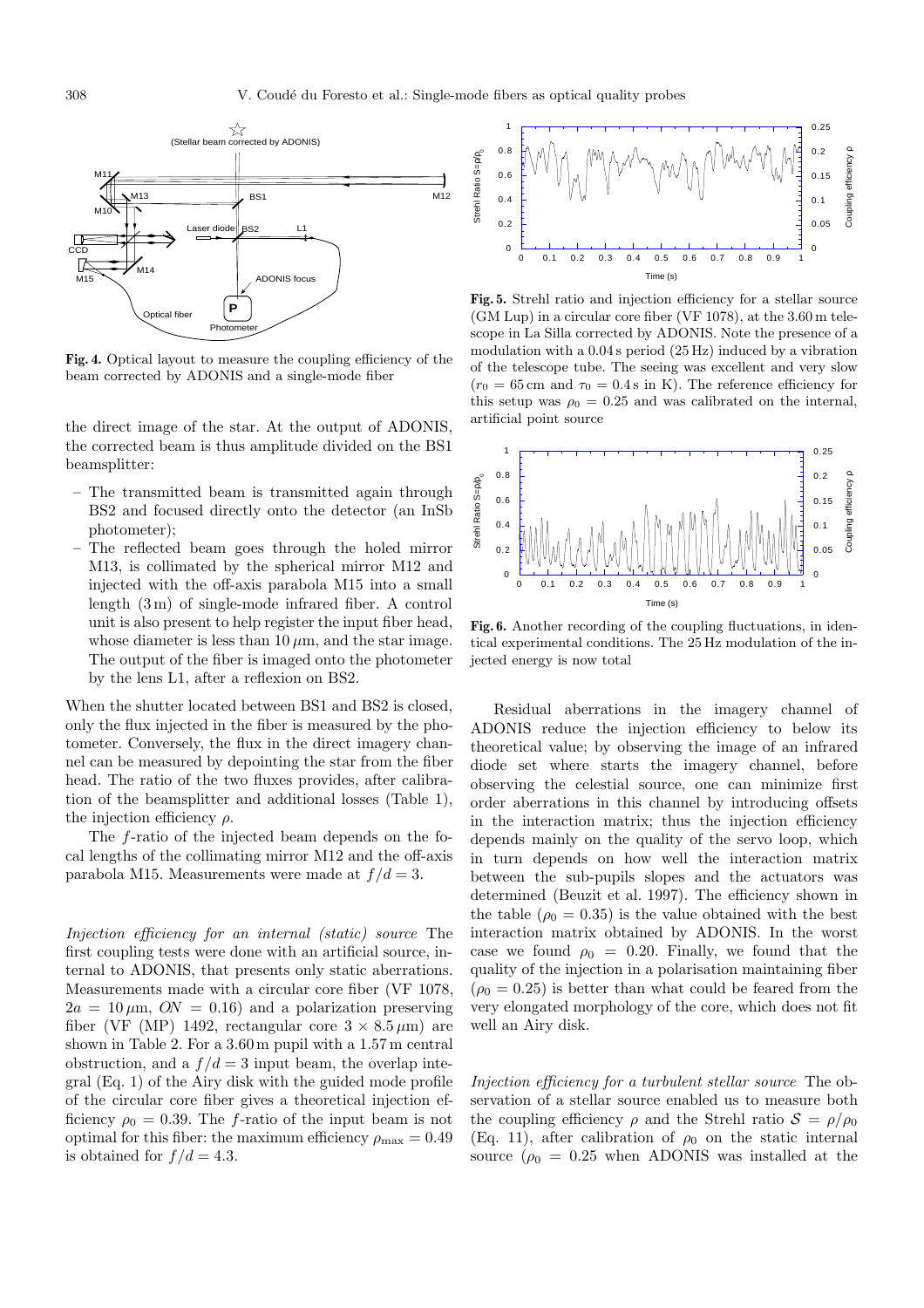**Table 1.** Compared transmissions between the direct and the fiber channels

|                                                                                                                                                                                                                                  | Direct channel               | Fiber channel                                                             |
|----------------------------------------------------------------------------------------------------------------------------------------------------------------------------------------------------------------------------------|------------------------------|---------------------------------------------------------------------------|
| Reflexion of BS1 and BS2<br>Transmission of BS1 and BS2<br>Reflexion mirrors Al<br>Reflexion mirrors Au                                                                                                                          | $0.306 \times 0.266 = 0.081$ | $0.694 \times 0.734 = 0.509$<br>$(0.96)^6 = 0.783$<br>$(0.98)^2 = 0.960$  |
| Pellicle beamsplitter transmission<br>Injection efficiency into the fiber<br>Fresnel losses at fiber/head interfaces<br>Signal attenuation in the fiber $(30 \text{ dB/km})$<br>Fresnel losses on lens L1<br>Global transmission | 0.081                        | 0.92<br>$(0.96)^2 = 0.922$<br>0.979<br>$(0.96)^2 = 0.922$<br>$0.293 \rho$ |

Table 2. Coupling efficiency from a non turbulent point source with a circular core fiber (VF 1078) and a polarisation maintaining fiber (VF (MP) 1492)

| Fiber        |                                             | $\mu_0$ |
|--------------|---------------------------------------------|---------|
| VF 1078      |                                             | 0.39    |
|              | Theoretical efficiency                      |         |
| VF 1078      | Measured efficiency                         | 0.35    |
|              | (with static correction of the aberrations) |         |
| VF 1078      | Measured efficiency                         | 0.29    |
|              | (without aberration correction)             |         |
| VF (MP) 1492 | Measured efficiency                         | 0.25    |
|              | (with static correction of the aberrations) |         |



**Fig. 7.** Strehl ratio and injection efficiency for a stellar source (GM Lup) in a circular core fiber (VF 1078), at the uncorrected 3.60 m telescope in La Silla

telescope). Thus for the first time it was possible to follow the fast fluctuations of the Strehl ratio in an image corrected by adaptive optics (Figs. 5 and 6). The coupled flux was found to be modulated with a period of 0.04s, whose instrumental origin was clearly testified. The intensity of the 25 Hz component depended on the pointing direction of the telescope, but the vibration was still present when the AO was turned off (Fig. 7). It was concluded that the whole telescope tube vibrated at a rate too fast to be

compensated by the tip-tilt mirror of the AO system. The fact that the modulation can reach 100% (as is the case in Fig. 6) means that the vibration amplitude can be greater than the diameter of an Airy disk in K, i.e. 150 mas. When ADONIS is used for long exposure imaging as it is the case usually, the vibration cannot be directly detected, but induces a degradation of the Strehl ratio that can reach 70%. The frequency of 25 Hz (or 24.8 Hz as was later measured) was connected to a natural resonance frequency of the telescope mount, and following this diagnosis the problem was fixed.

Still, despite this limitation, the use of AO led to a major improvement of the time averaged Strehl ratio:  $\langle S \rangle = 0.22$  (Fig. 5) to 0.70 (Fig. 6), depending on the modulation intensity, compared to an average Strehl  $(\langle S \rangle = 0.019)$  without AO. The gain in coupling efficiency provided by the correction can therefore reach a factor  $0.70/0.019 = 37$ . In the best cases, more than 20% of the stellar light collected by the 3.6 m telescope mirror was injected into the single-mode fiber, which is more than half the theoretical maximum expected of 39% for that telescope. Extrapolating this experimental result to a vibration-free VLT where the 8 m pupils feature